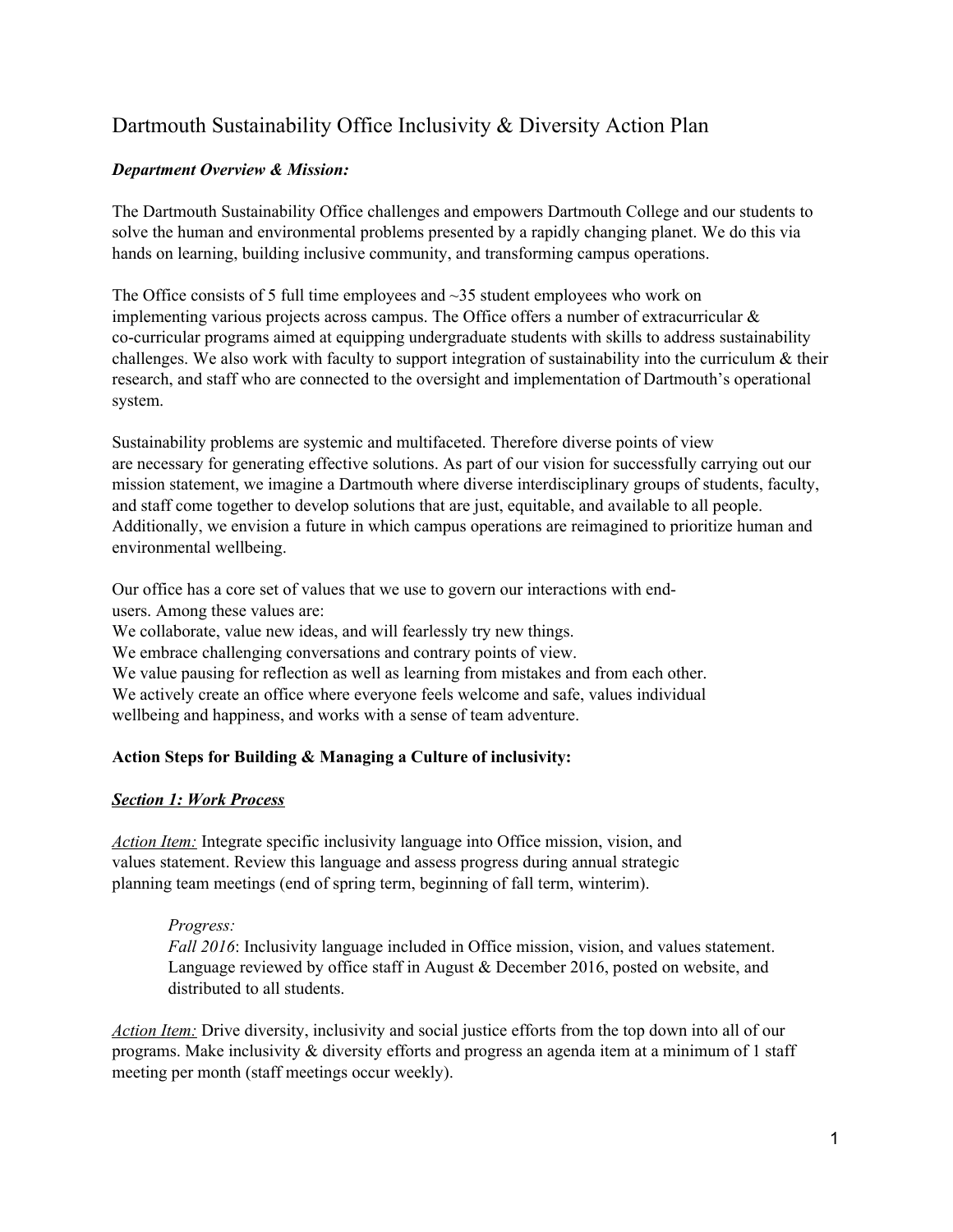### *Progress:*

*Fall Term 2016 & Winter Term 2017*: Inclusivity programming, staff learning, and feedback from students has been discussed in at least 3 staff meetings + two additional staff gatherings to review intern debrief forms.

*Spring 2017*: 2 staff members (Fellow & Assistant Director) attended the Implicit Bias Training offered by the Office of Institutional Diversity & Equity.

*Spring 2017:* 1 staff member (Director) attended mandatory, day-long inclusivity training provided by Provost Division.

*July 2017:* Two staff members (Fellows) attended the Implicit Bias Training offered by the Dartmouth Office of Institutional Diversity & Equity. The interactive training explored how our bias may impact daily interactions and search processes.

*October 2017:* 3 Staff members (Director, Assistant Director, & Fellow) attended 2017 Annual Conference of AASHE. 2 Staff members participated in a pre-conference workshop focused on strategies to connect sustainability and inclusivity through curriculum, with particular goals of 1) closing the opportunity gap, and 2) standing in solidarity with all students. 2 Staff members presented the Dartmouth Sustainability Office Inclusivity Action Plan to gather feedback from sustainability staff and students at peer institutions.

*December 2017:* 2 staff members (Assistant Director & Fellow) participated in the Dartmouth Office of Institutional Diversity & Equity Summit - a series of workshops meant to empower Dartmouth faculty and staff with the knowledge and skills to drive success by leveraging the power of inclusivity.

*Spring 2018:* Director and Assistant Director attended DartSmart Trainings focused on the skills required to effectively manage, retain, and build an engaged workforce, and to explore issues that challenge and support an inclusive practice when leading Dartmouth's 21st century workforce.

*Action Item:* Encourage employees to attend campus events, eat in dining halls on campus, and visit student spaces. Senior staff should model this behavior and share events that staff are strongly encouraged to attend directly - e.g. MLK celebrations, Inauguration Week Panels, Justice Workshops, Community gatherings & presentations. Make space in staff schedules to do this. Set a standard/expectation for attending at least one Inclusivity/Diversity related event in a month -- a student organized event, theater production or film, outside speaker, training hosted by IDE.

# *Progress:*

*Winter 2017:* Information shared with office staff about Inauguration Week Panels, MLK events, Climate Justice webinar, Resistance Workshop and at least one member was at each of these events.

*October 2017:* Sustainability Staff joined interns in '53 Commons for Food Day Harvest Dinner Celebration.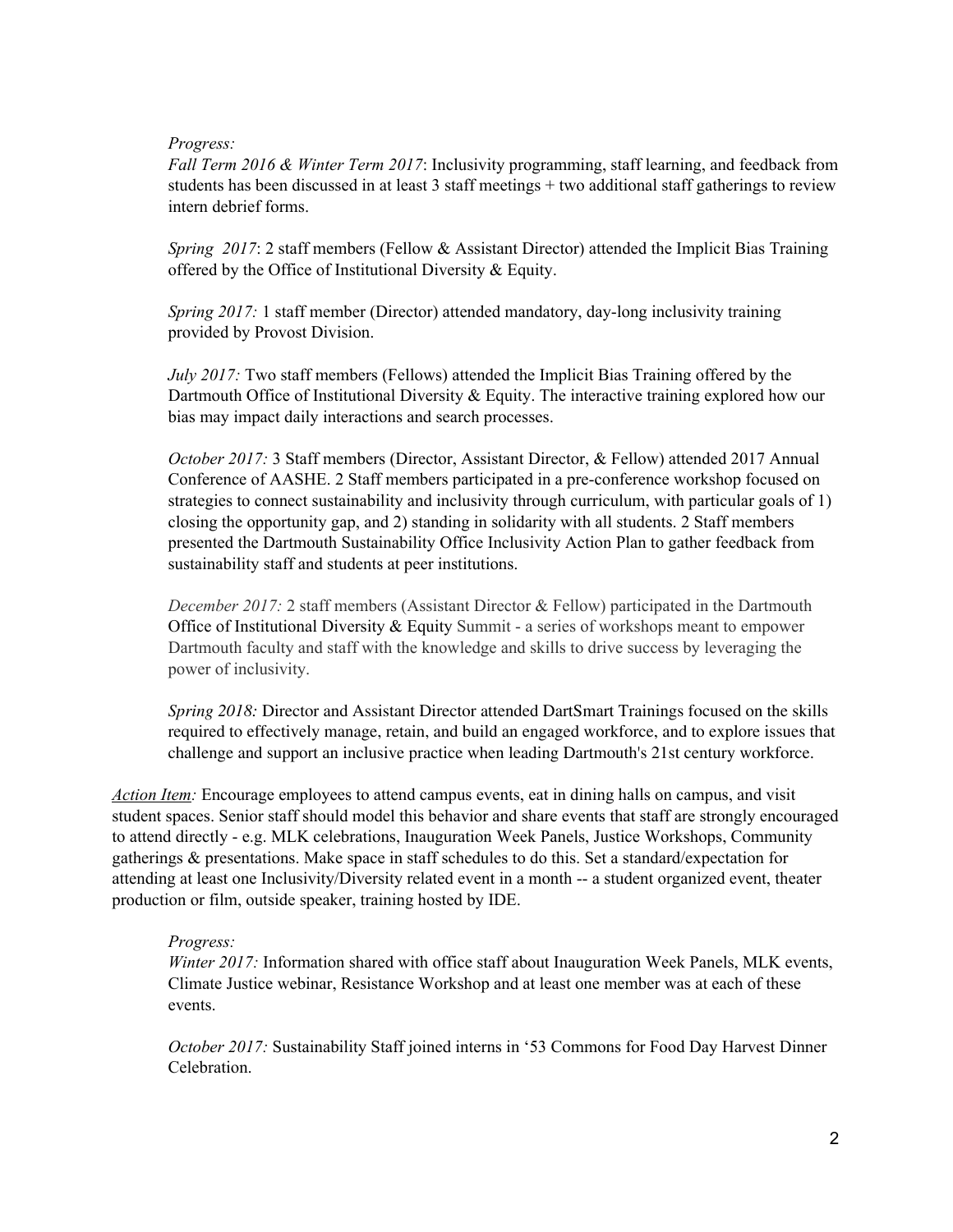*January 2018:* Dartmouth MLK Celebration supported on Office communication platforms (Ruckus, Facebook, Instagram)

*January 2018*: Each Sustainability Office Staff member committed to attending one of Dartmouth's MLK Celebration programming events

*Action Item:* Develop specific learning outcomes for core student engagement programs. Include ability to collaborate with a diverse range of stakeholders across difference and ability to incorporate diverse perspectives into conversations and proposed solutions. Communicate these learning outcomes to students clearly during application process.

# *Progress:*

*Fall 2016*: Learning outcomes incorporating inclusivity drafted and integrated into Sustainability Office Internship Program and Ecoreps Program. These learning outcomes were shared along with position descriptions.

*Winter 2017:* Learning outcomes per above developed for Sugar Crew spring break program and shared as part of application process.

*Spring 2017*: Mandatory Intern Inclusivity Commitment and Action, built on theme of getting out of our comfort zones and trying to walk in the shoes of others on campus. Every Intern committed to attend an event that they wouldn't typically attend as part of their internship and was asked to report out on the experience in their debrief form.

*Action Item:* Include inclusivity language in all student staff position description. Include a specific question about fostering an inclusive environment and conducting outreach to underrepresented groups on campus on internship application. Make it clear that possessing the desire and skills to integrate inclusivity into sustainability work and to actively focus on outreach will be strongly considered as a value sought in our hiring processes and selection of students for various sustainability programs. Follow up with specific questions focused on these goals in student interviews. Finally, include assessment questions on debrief form asking students to evaluate how they did addressed inclusivity and diversity as part of their position.

# *Progress:*

*Fall 2016:* Language integrated into internship positions, application, interview script, and debrief forms.

*Fall 2017:* All interns completed debrief forms to reflect on how they addressed inclusivity and diversity as part of their positions.

*Winter 2018:* All interns completed debrief forms to reflect on how they addressed inclusivity and diversity as part of their positions.

*Action Item:* Review and discuss Inclusivity & Diversity Action Plan at annual All-Intern Retreat and revisit this discussion during one all-intern dinner a term.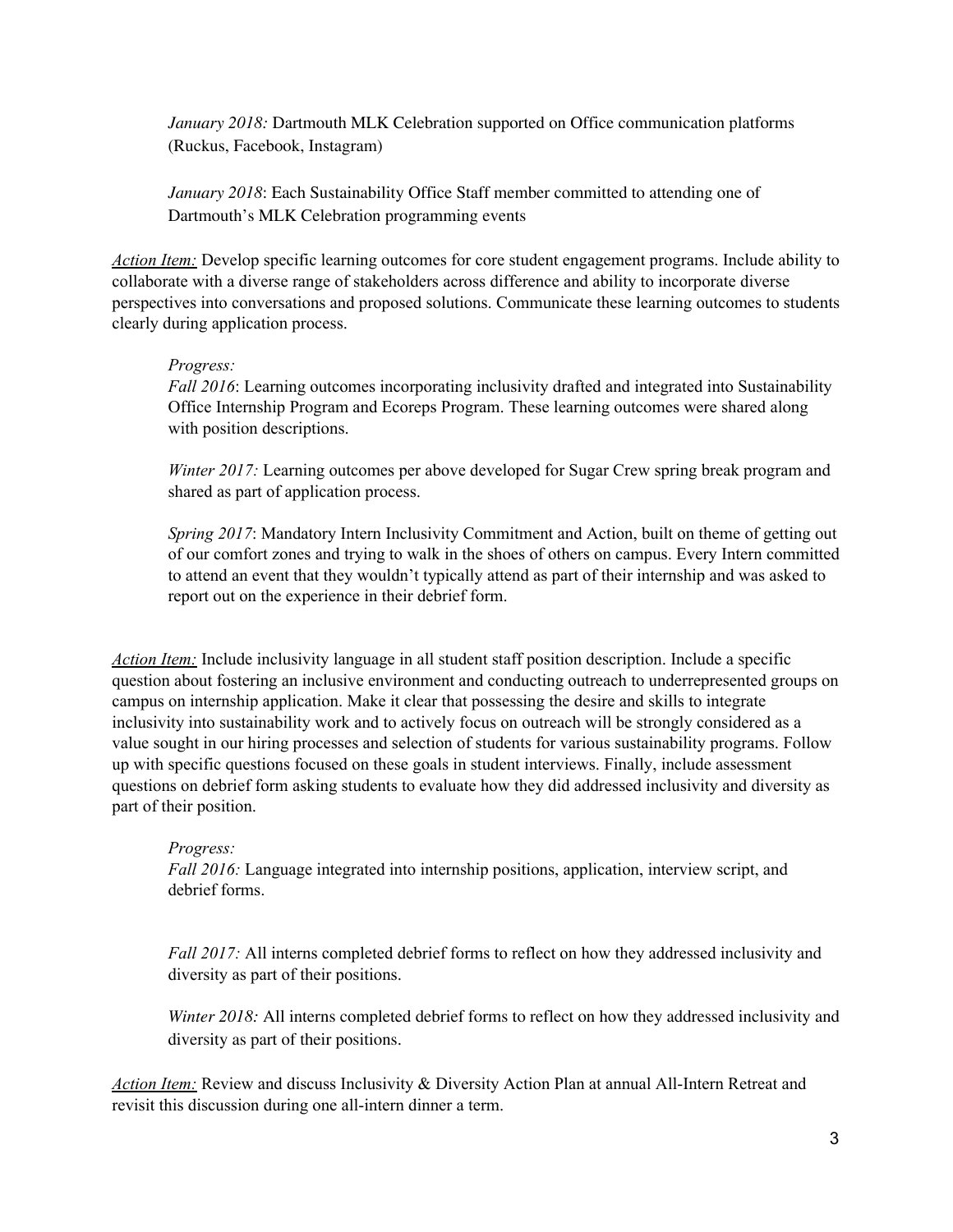*Progress:*

*Fall 2016:* Plan discussed at All Intern Retreat.

*Winter 2017:* Plan revisited and reviewed at All Intern Dinner. Interns participated in a brainstorming activity to select one action that they would commit to collectively to broaden their outreach on campus and experience difference in a new way.

*Fall 2017:* Inclusivity Plan introduced and explained at reviewed at All Intern Retreat. All interns completed debrief forms to reflect on how they addressed inclusivity and diversity as part of their positions.

*Winter 2018:* Inclusivity Plan updates reviewed at first all intern dinner. 17F Intern Debrief forms reviewed at intern dinner.

*Spring 2018:* All interns completed debrief forms to reflect on how they addressed inclusivity and diversity as part of their positions.

*Action Item:* Designate one Sustainability Fellow (staff position in Office) to be a point person from within the Sustainability Office staff to motivate efforts and hold each of us accountable to fulfilling our mission. This individual will actively seek out and compile resources for staff to reference. Will ask questions, organize events focusing on inclusivity, inform staff and students of activities around campus etc. Individual will directly engage with race, gender, class and similar social issues that arise on campus, will actively foster connections to students, faculty,  $\&$  staff from underrepresented communities, and will raise questions and ideas for how our office can do better on a weekly basis.

# *Progress:*

*Fall 2016*: Appointed one Sustainability Fellow, to be the point person from within Sustainability Office staff who motivates efforts and hold our team accountable to carrying out the to-dos of our Action Plan. Annelise has met with a wide range of faculty and staff on campus to discuss best practices, compile resources, and build connections.

*Fall 2016*: Sustainability Fellow participated in a Pre-Conference Workshop at AASHE titled "Developing and Implementing a Critical Social Justice Lens for 21st Century Campus Sustainability Work." She shared key takeaways with office staff.

*June* 2017: The Office one Sustainability Fellow, to be a point person from with in the Sustainability Office staff to motivate efforts and hold each member accountable to carrying out to-dos of our action plan. Joe has met with a range of faculty and staff on campus to compile resources and build connections.

# *Section 2: Client Service/Outreach*

*Action Item:* Office Internships will continue to focus on organizing termly events (such as panels, feeds, trainings, storytelling events, and lectures) that foster friend-making and community building in addition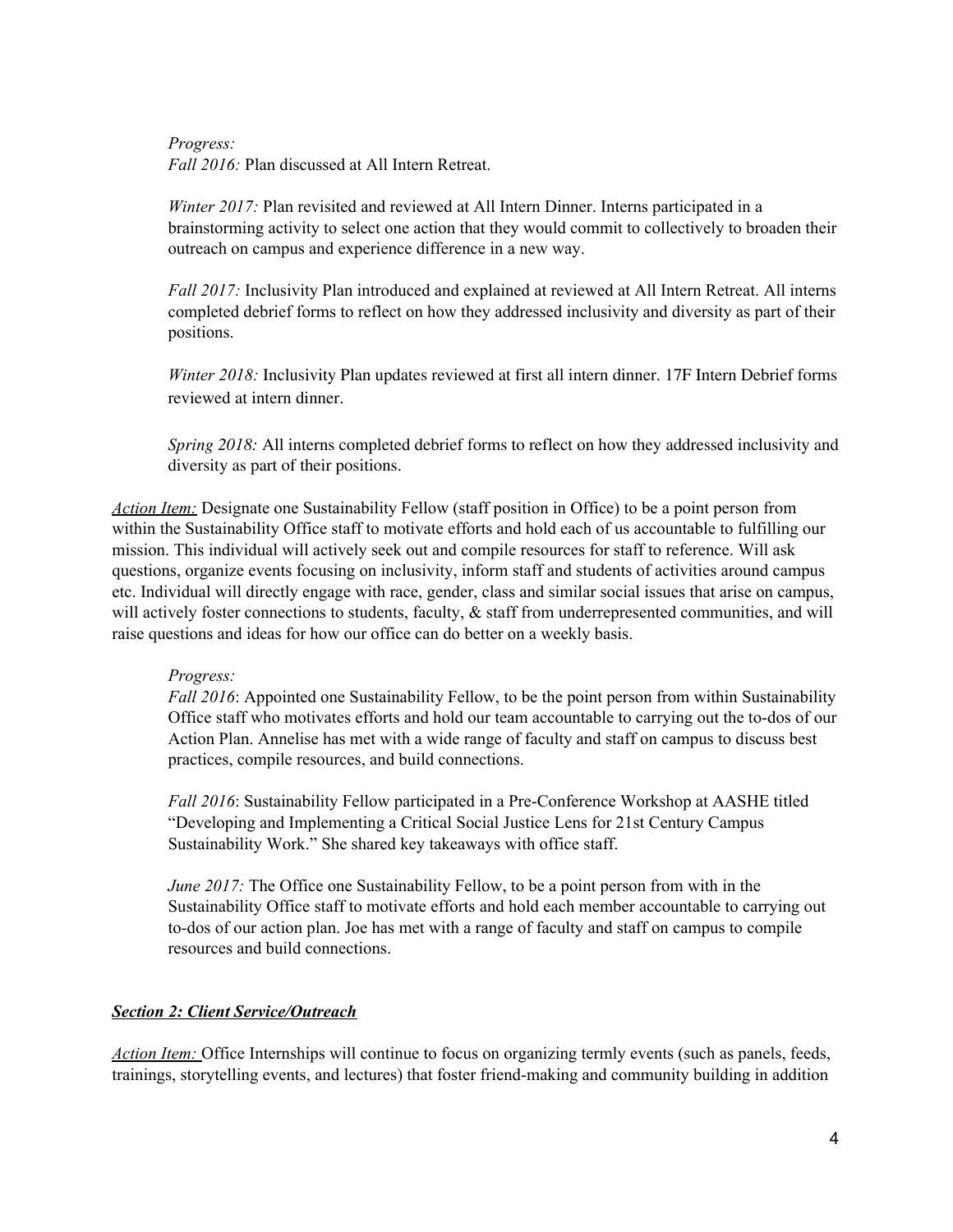to events that educate our community on both how sustainability works at Dartmouth (energy, waste, water use etc.) and on how it is connected to social justice issues.

#### *Progress:*

*Fall 2016 & Winter 2017*: Hosted 5 All Community Brunches in the Sustainable Living Center, these were open to campus.

*Fall 2016 & Winter 2017:* Hosted 3 All Ruckus Community Dinners (1 upcoming on 3/7)

*Fall 2016 & Winter 2017*: Hosted 4 Ruckus Dialogues on Arthur L. Irving Institute for Energy & Society, waste system at Dartmouth, feedback on Sustainability Inclusivity & Diversity Plan, and MLK Day events

*Spring 2017*: House Community interns & partners hosted the inaugural Third Space Dinner series — co-sponsored by DGALA. Dinners invited pairs of students from Dickey Center, Tucker, Farm Club, NAD, the Action Collective, OPAL Ambassadors, 4A, the SLC, EcoReps, and Triangle House to attend dinners and engage in a food centered discussion, over a local, gourmet meal, about the intersection of food with culture, class, race, injustice, community and more!

*Fall 2017:* Sustainable Dartmouth Interns organized three "sustainability feeds" open to the community. The feeds were advertised to Campus Events and Ruckus listservs and held in neutral locations, including the first floor of a residence hall, Hitchcock, as well as the common space at the Sustainable Living Center (SLC). Feeds aim to create inclusive social spaces around sustainably sourced food.  $\sim$  30 students in attendance at each event.

*Fall 2017:* Sustainability Office Third Space Interns and Artist of Color Collective collaborated to host "QPOC Food & Arts" The event featured music, open mic, spoken word, food, crafting, films and art showing for POC, queer and queer POC allies. ~40 Students in attendance.

*Winter 2018:* Sustainable Dartmouth Interns organized three sustainability feeds throughout open to the entire Dartmouth Community to create an inclusive social space around food. Dinners advertised on Ruckus and campus events listservs. ~20 students in attendance.

*Winter 2018:* Dartmouth Bikes Mechanic Skills Workshops created to build an inclusive social space around a common interest, Dartmouth Bikes interns organized skills workshops open to all Dartmouth Students to teach basic bike mechanic skills. Interns also made time for open shop hours where students could come to the Dartmouth bikes shop and share the space. Advertised to Ruckus, campus listservs. ~40 students in attendance.

*Winter 2018:* Third Space Cooking Learning Sessions created to use food to convey ideas about sustainability and create community. Thirdspace also creates a space for conversation about fine dining and privileges associated with eating local, and barriers associated with eating locally and cooking on campus as a student. ~30 students, 2 staff in attendance.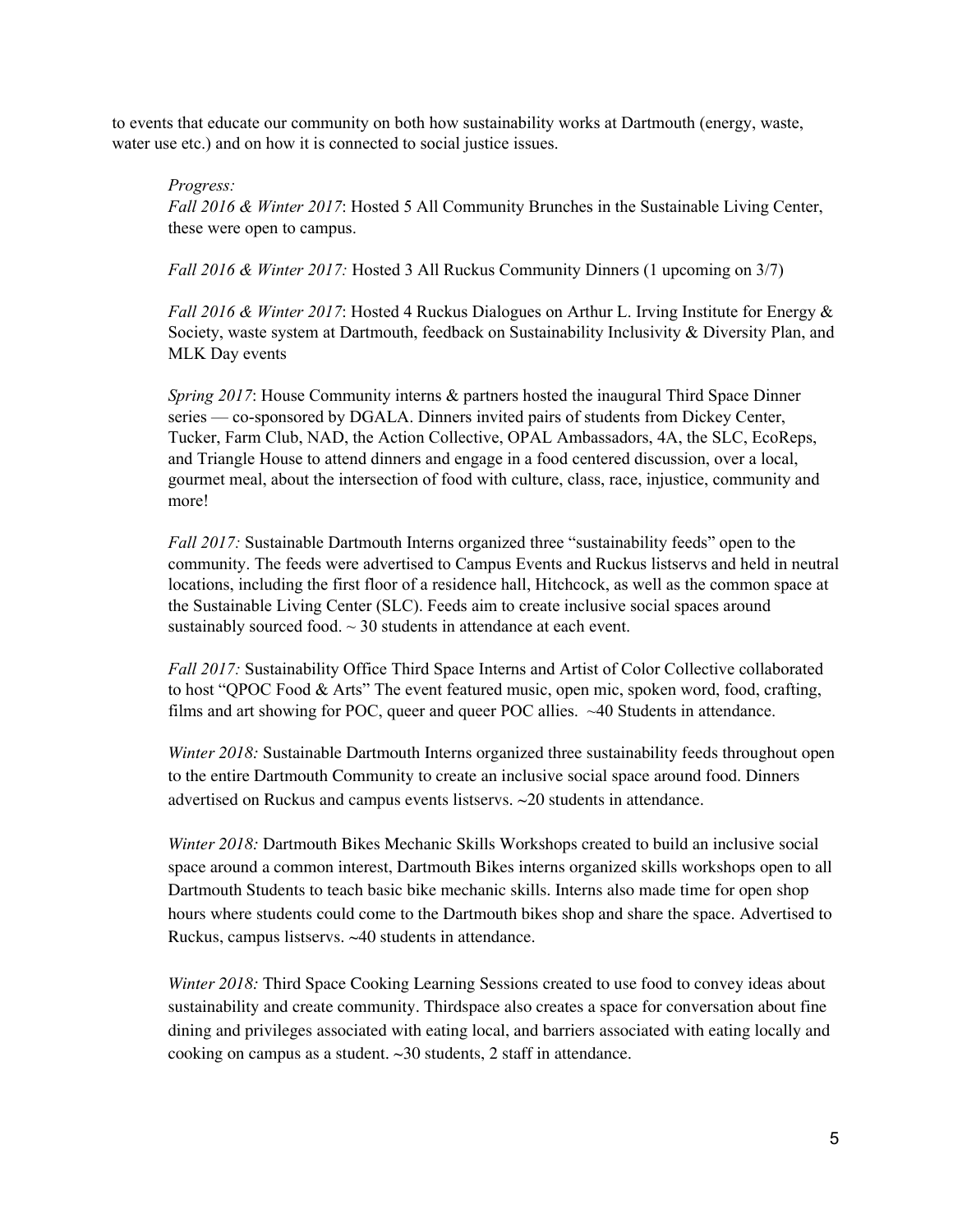*Action Item:* Provide opportunities and spaces for members of the sustainability community to receive training and engage in dialogue on the intersectionality of sustainability with other issues, social justice, and environmental racism. Educate students in our community on how to engage in dialogue and collaborate with people from different communities.

# *Progress:*

*Fall 2016*: Offered Speak Up Workshop from OPAL to all students involved in sustainability. 15 students in attendance.

*Winter 2017:* Mandatory Climate Justice training for Intern Team with East Michigan Environmental Action Council. 25 students in attendance.

*Winter 2017:* Offered Speak Up Workshop from OPAL to all students involved in sustainability. 10 students in attendance.

*Winter 2017:* Have disseminated information and strongly encouraged students to attend MLK week events & Call to Action Workshops hosted by Dartmouth Action Collective.

*Winter* 2017: Collaboration on 2 House Communities Dinners & 2 Speed Stories events with Tuck Center. Discussions focused on race, identity, and ethical living.

*Spring 2017:* Developed workshop for spring with East Michigan Environmental Action Council and peer offices on different strategies for activism (DSC, Tucker, OPAL).

*Spring 2017:* Hosted 7th Annual Sustainability & Social Justice Dinner featuring social entrepreneur Christine Souffrant & Dia Draper from Tuck School of Business. Discussion focused on how social entrepreneurship is a form of activism.

*Spring 2017*: Co-hosted/co-sponsored two Speed Stories with Tucker & the Thought Project, and the Living Learning Communities — Melanie Taylor (NAS) & Prasad Jayanti (Computer Science). 35+ students attended each event. Professor Jayanti talked about his love of computer science and about how his experience as an immigrant shapes his academic life. Professor Taylor talked about how her working class background shaped and tested her path to becoming a professor.

*Spring 2017*: Co-sponsored the Indigenous Women and Leadership Conference

*Summer* 2017: All student interns and all staff completed a mandatory OPAL Speak-Up Training. The training focused on strategies to prepare for and challenge bias and prejudice, as well as how responding to bias might be affected by the power relationship involved, location, and context.

*Fall 2017:* The Sustainability Office partnered with Native American Programming, Tucker Center, and the Office of Student Life to organize a "Know Your Rights" workshop focused on collaborative, strategic justice work at Dartmouth. The event was open to campus and advertised on Ruckus and Campus Events listservs, as well as social media accounts. All interns and staff were present;  $\sim$  55 students total in attendance. Sustainability Office hosted a Ruckus dialogue to debrief the workshop and gather feedback about how future events and programming can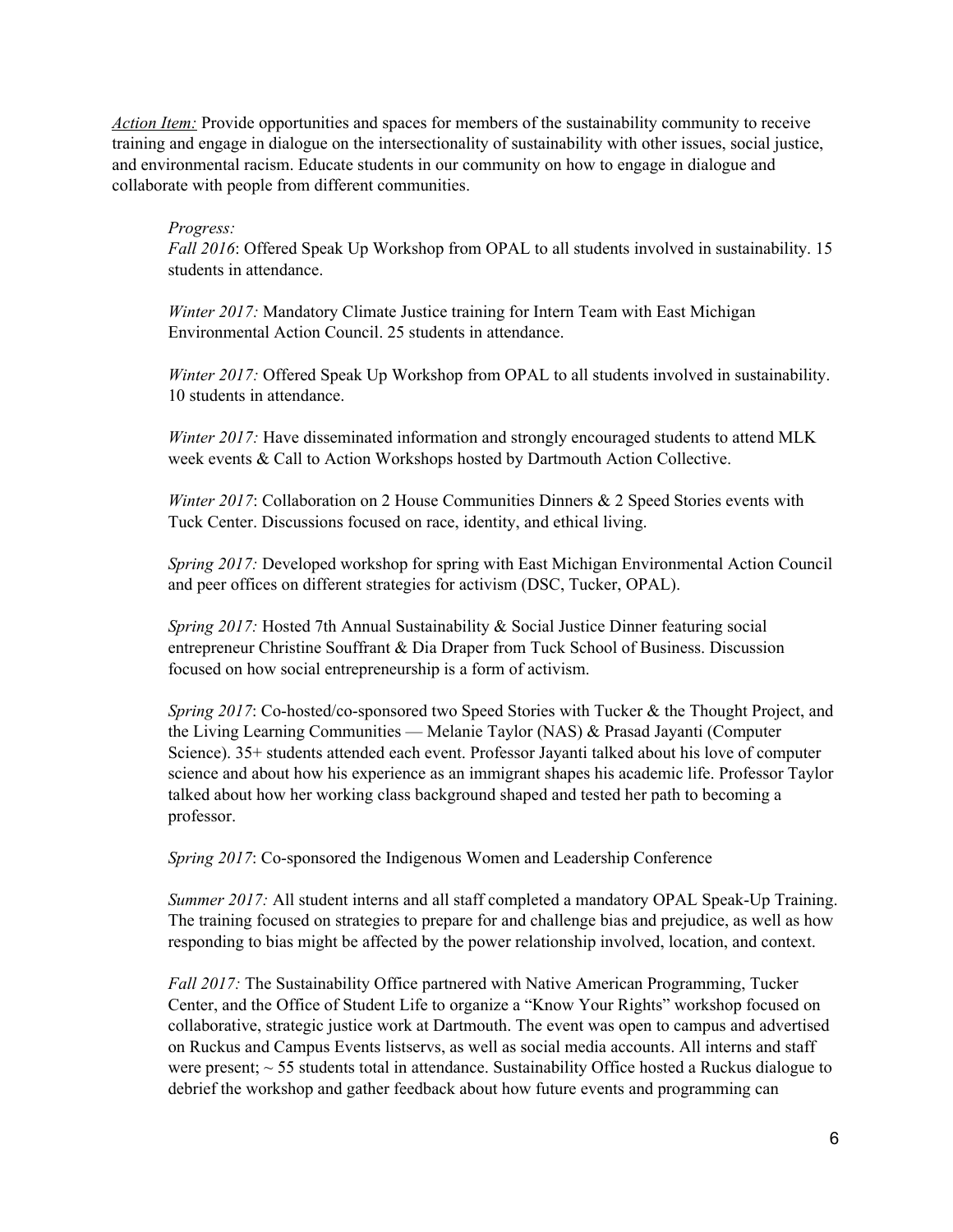continue to build solidarity between groups pursuing justice on campus;  $\sim$ 10 students in attendance.

*Fall 2017:* Malik Yakini, keynote speaker at Food Day 2017, met with students for tea in Hornig Library. Discussion focused on the development of food sovereignty as part of the larger movement for freedom, justice and equity. Event advertised on Ruckus and Campus Events listservs. 20 students in attendance.

*Fall 2017:* Collaboration on 1 Speed Stories event with Tuck Center. Conversation focused on personal relationships with the natural world, the importance of leaning into mystery and doubt, and how we shouldn't be afraid to fail. 72 students in attendance.

*Fall 2017:* Sustainability Office Residential College Intern organized a "Let's Taco 'Bout It" event in collaboration with Tucker Center and the Housing Communities. Students gathered to make a locally sourced dinner and discuss identity and the importance of self-care. ~40 students in attendance.

*Winter 2018:* Two Speed Stories Events Collaboration with Tucker Center: Professor Duthu, Native American Studies, (70 students, two staff members in attendance) and Professor Tse, Psychological and Brain Sciences (40 students, 1 staff member in attendance).

*January 2018:* 2018 Martin Luther King Jr Celebration Event, *A Single Garment of Destiny:* Sustainability partnered with the Office of Institutional Diversity and Equity (IDE) and the Center for Whole Communities of Burlington, VT to craft a workshop informing value-based action around the intersection of sustainability and social justice in the legacy of MLK. 30 students from a range of groups including Sustainability, Tucker Center, Environmental Studies, Women, Gender & Sexuality Studies, Latin American, Latino & Caribbean Studies, Native American Studies, English, Government and Geography.

*January 2018:* Tea with M. Kalani Souza, a minister of Native Hawaiian and Pacific Island cultural traditions and a social justice activist who uses storytelling, music, and performance to promote cross-cultural understanding and speaker for Dartmouth's 2018 Martin Luther King Jr. Celebration. 10 students 2 staff in attendance.

*January 2018:* Spectrum of Justice Workshop in collaboration with Tucker Center to explore a spectrum of justice based work in the attempt to better understand how we can best work collaboratively despite diverse approaches and talents. Participants also spent time thinking of ways in which to can challenge oneself to take different, deeper, and more allied action. 25 students and two staff in attendance.

*February 2018:* The Dartmouth Outing Club, Native American Programming, and the Sustainability Office welcomed River Warriors to engage in discussion about the culture of outdoor spaces. River Warriors Society is a multi-tribe Native American coalition of canoeists who canoed down the Missouri River to the Dakota Access Pipeline Resistance Camps at Standing Rock. (50 students, one staff in attendance).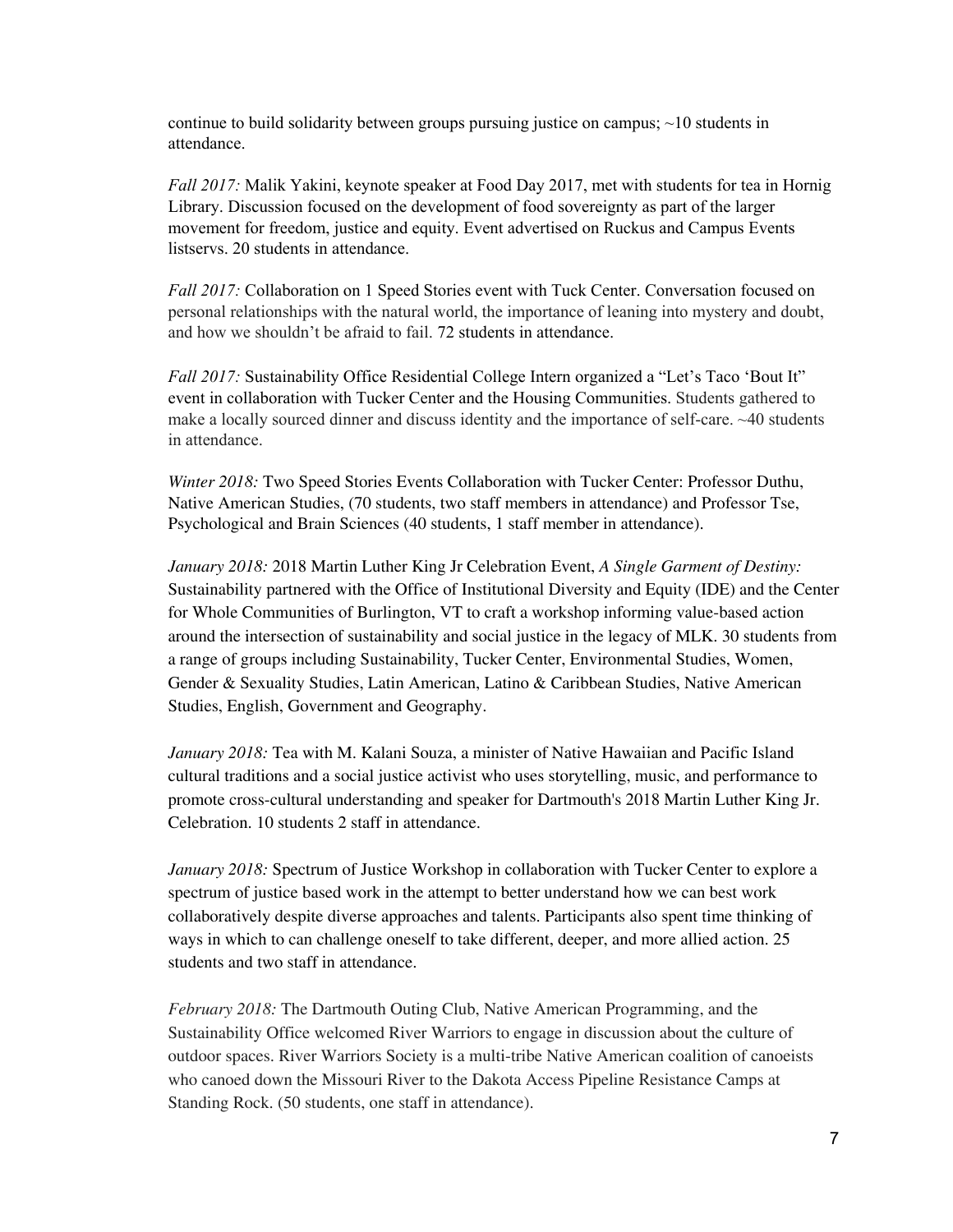*Spring 2018:* Sustainability Action Workshop completed two OPAL trainings: Intentitree, to create space for participants to reflect on and discuss social identities and how they relate to our experiences in society; and waste communication, to reflect on how positionalities influence perceptions of sustainability, and what it means to center various groups on campus during the implementation of our initiatives regarding waste and local food. 20 students in attendance.

*Spring 2018*: All interns attended a mandatory OPAL Speak Up Training to practice the skills for responding to prejudice, bias, and stereotypes and to support peers find the courage to speak up too.

*Action Item:* Collaborate around "big weeks" with partner offices on campus - e.g. OPAL & Pride, NAD & PowWow, Sustainability Office & Earth Week. Create overlapping events that communicate intersectionality of these issues.

#### *Progress:*

*Winter 2017:* Created Social Justice Mini Committee in larger Earth Week Planning Committee. Working with PRIDE & NAD to coordinate Earth Week activities and streamline/connect messaging.

*Winter 2017:* Organizing series focused on DAPL for spring term. Will include a booth at PowWow on DAPL, a speaker at Sustainability & Social Justice Dinner who focuses on the issue, and sharing images/hosting a photographer who has spent time at protest site.

*Spring 2018:* Sustainability and Social Justice Dinner: Students, faculty, and staff gathered to participate in conversation about indigenous rights, resource use, and advocacy work. Panel speakers included Dartmouth alumna Aja DeCoteau '03 who works for the Columbia River Inter-Tribal Fish Commission, Brandi Colander who has worked on natural resources and energy at the National Wildlife Federation, as well as in academia and with the Department of the Interior, and Dartmouth Professor Bruce Duthu '80, who has extensive teaching, research, and advocacy experience in interdisciplinary Native American law and policy. ~150 in attendance.

#### *Section 3: Communication & Transparency*

*Action Item:* Keep student sustainability community apprised of our efforts and progress through a termly email to Ruckus (student listserv) that updates on Inclusivity Action Plan progress.

*Progress: Fall 2016:* Progress update sent to Ruckus listserv *Winter 2017*: Progress update sent to Ruckus listserv *Spring 2017:* Progress update sent to Ruckus listserv *Fall 2017:* Progress update sent to Ruckus Listserv *Winter 2017:* Progress update sent to Ruckus Listserv *Summer 2018:* Progress update sent to Ruckus Listerv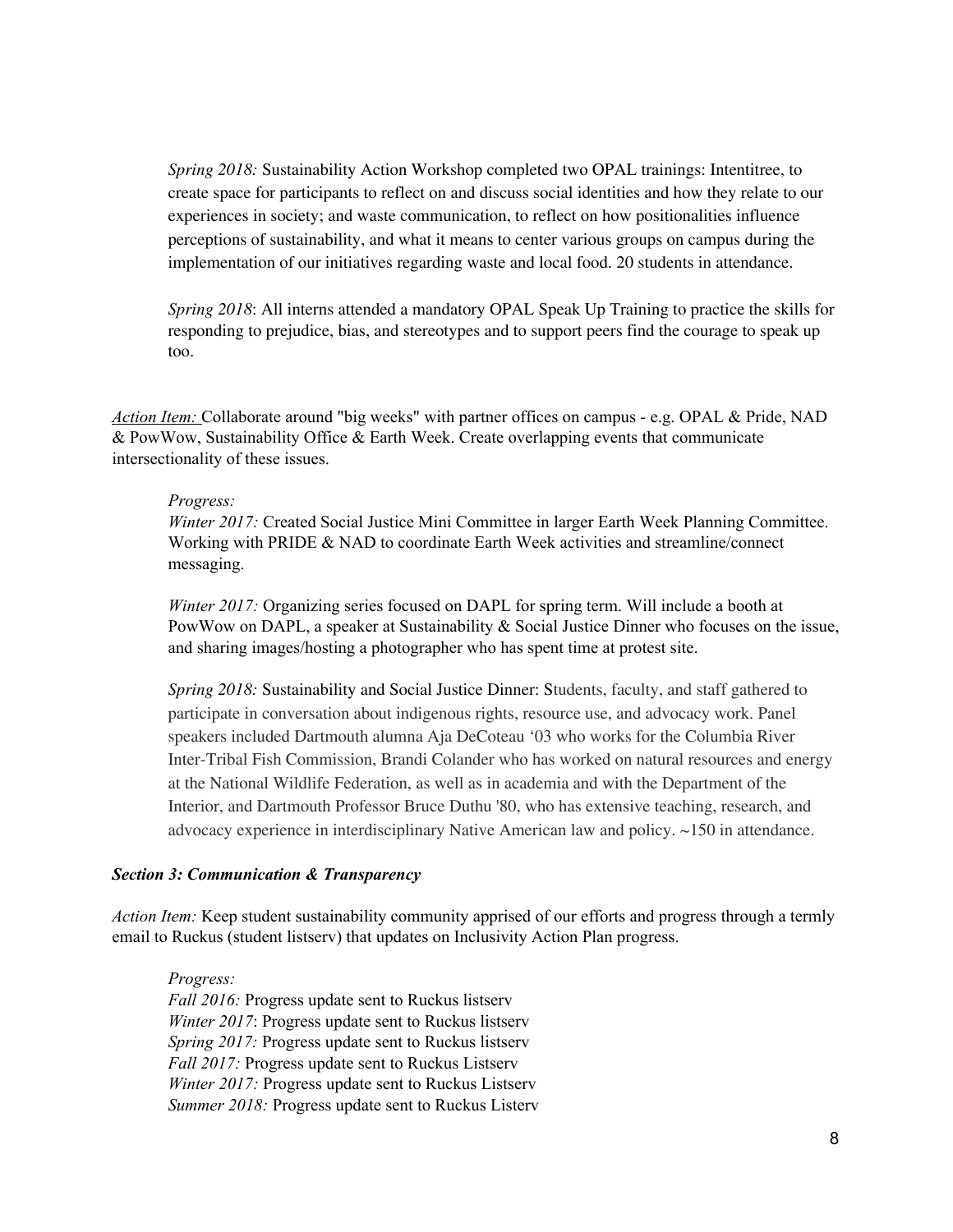*Action Item*: Encourage feedback from students via Sustainability Office Hours, on Ruckus, at Intern Dinners, at Green Groups Directorate Meetings & Green Group Feeds, through individual appointments with Office staff, regular anonymous surveying of student community, and during Ruckus Dialogues. Host Ruckus Dialogues in response to controversial events on campus or upon request from students.

#### *Progress:*

*Fall 2016 & Winter 2017:* Spaces mentioned above have consistently been offered throughout the term. Interns surveyed in December via comprehensive debrief form that included questions about inclusivity, diversity, and feeling welcomed in our community.

*Fall 2017:* Each staff member set aside office time to allow for individual debriefs with interns.

*February 2018:* Inclusivity Landing Page on created on Office website, including form to submit anonymous feedback to our Office on our Inclusivity plan.

*March 2018:* Each staff member set aside office time to meet for individual debriefs with interns.

*Action Item:* Expand advertising techniques. Send all events to Campus Listserv in addition to Ruckus listserv. Build a communications checklist that encompasses the wide range of communication strategies to employ. Make as many events as possible free and centrally located on campus. Host events in different spaces that are comfortable for different communities.

# *Progress:*

*Winter 2017*: Communication checklist in progress to insure and track consistent advertising of all events across all groups.

*Action Item:* Make Inclusivity Action Plan, Mission statement, Events, & Program Applications publicly available on our website and send to students once a term via the Ruckus listserv.

*Progress: Winter 2017*: Materials sent to Ruckus listserv. Space created on new website for Inclusivity Action Plan.

#### **Section 4: Accountability & Assessment**

*Action Item*: Continue to inform ourselves and reach out to different offices and individuals who are more knowledgeable than us in this area.

#### *Progress:*

*Spring 2016*: Met with colleagues from Rockefeller Center, Dia Draper, Director of Strategic Initiatives at Tuck, Prof. Reena Goldthree, Nancy Vogele from Tucker Center, students involved in social justice movements. Had two staff members participate in Inclusive Excellence Working Groups. 3 staff members attend IDE workshops with Lee Mun Wah.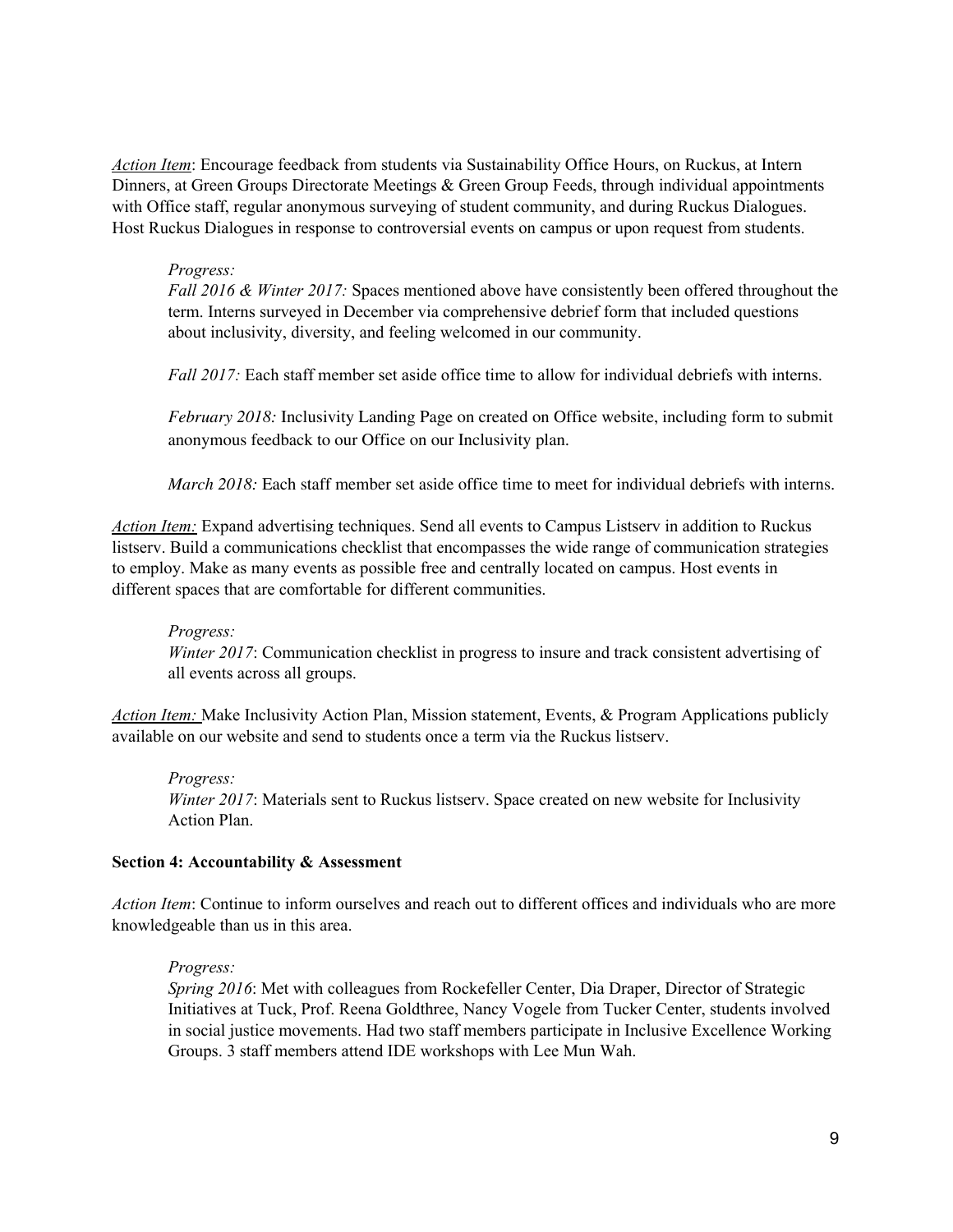*Fall 2016:* Communicated with Whitney Flynn '07 T'16, Co-Chair of Tuck Elevate and Tuck Centennial Awardee, and leaders of Just Transition movement in Vermont and Rhode Island. Met with colleagues from OPAL and Office of Student Life.

*Winter 2017*: Met with colleagues from Tucker Center and Dartmouth Center for Service.

*April 2017:* Office Director attended a full day inclusivity and diversity workshop for senior leadership team members. The training was led by two external facilitators. The workshop was called "Deepening our Capacity to Create Inclusive Campus Environments." The objective was to help equip campus leaders with a clear understanding of the "leadership case" for inclusion and to help participants see and engage in authentic dialogue around the full range of differences on campus. By exploring the dynamics of privilege and marginalization, Director felt more equipped to identify and interrupt micro aggressions. The workshop also catalyzed new partnerships and ideas. Both our Office Director and the Director of the Masters in Health Care Delivery are working on organizing another training with the facilitators for more staff members to continue this work.

*Action Item:* Receive feedback through annual surveys to Ruckus, termly surveys to student staff, and focus groups about students' experiences with the Sustainability Office. Ask for specific feedback on interactions with staff, experiences in sustainability spaces, communication methods, etc.

# *Progress:*

*Spring 2016:* Survey sent out to Ruckus listserv and reviewed feedback. Mandatory intern debrief form sent and evaluated.

*Fall 2016:* 3 Focus groups organized to ask questions in depth about Office's approach. Mandatory intern debrief form sent and reviewed by all staff. Hosted optional midterm check-ins with interns asking about challenges and strengths of internship program, interactions with staff, goals they wanted to accomplish.

*Winter 2017:* Hosted optional midterm check-ins with interns.

*Action Item:* Seek feedback from collaborating offices (FO&M, OPAL, Wellness, Center for Service, Tucker etc).

*Action Item*: Understand who we are reaching by counting attendance at events,number of applicants, demographic information of applicants, etc. Develop tool to track this information and compare over time.

# *Progress:*

*Fall 2016*: Reach of office ranged from 5 people at small gatherings (e.g.coffee chats with alumni, Office Hours, etc) to  $\sim$ 250 at larger events (e.g. Harfest). 43 Internship applications, 25 EcoRep applications.

*Winter 2017*: Reach of office ranged from 5 people at small gatherings (e.g. breakfast with alumni, Office Hours, etc) to  $\sim$  200 at larger events (e.g. Fresh).

*Winter* 2017: Staff have personal connections with ~40 students in any given term (except summer).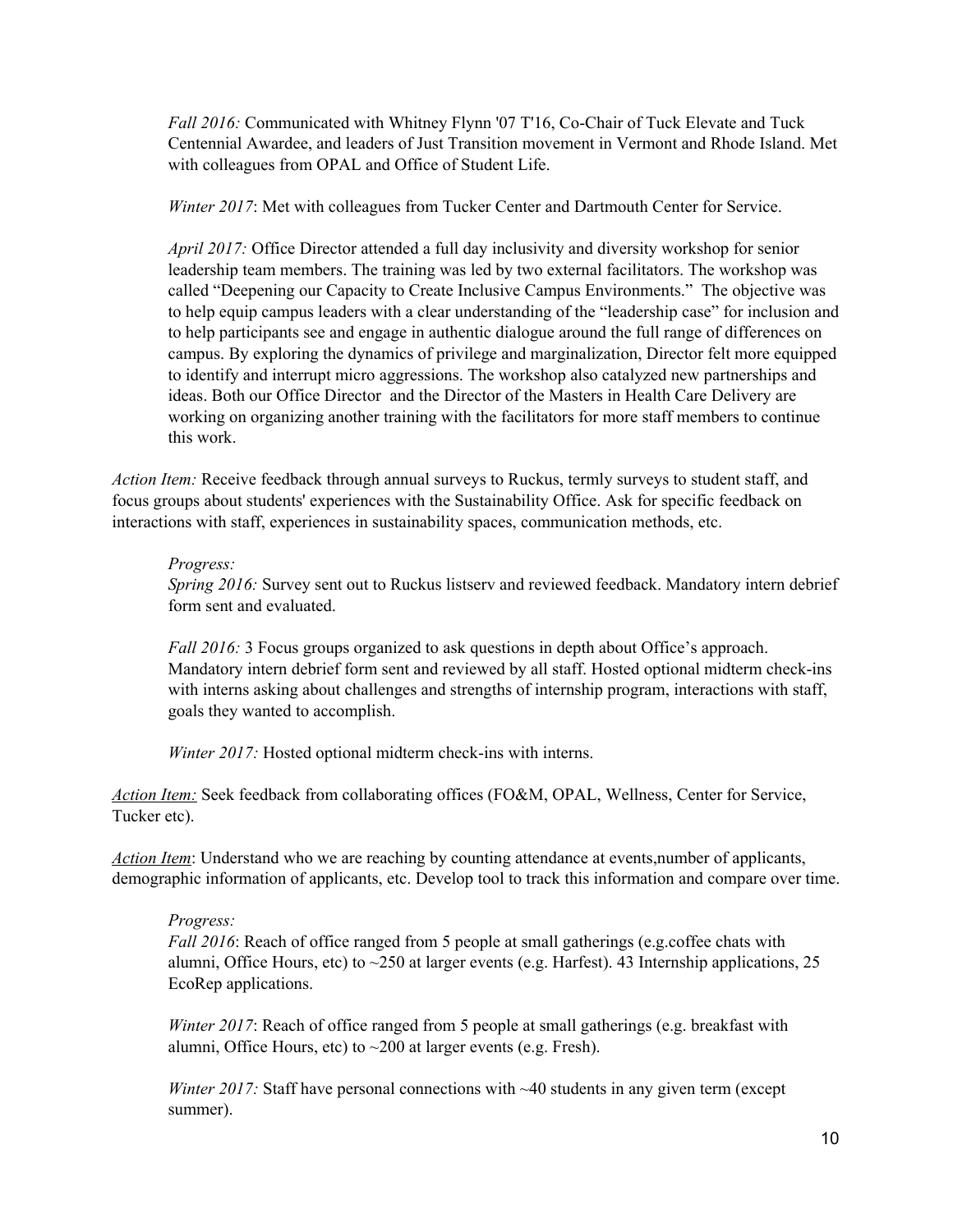*Action Item:* Quantify how staff members and/or office programs are serving Upper Valley community.

*Progress:*

*Spring 2016 & 2017*: Sugar Crew Students volunteer at annual Vershire Pancake Supper. *Summer 2016 & Fall 2016:* Claremont Soup Kitchen Partnership & CSA Program with the Organic Farm. Hosted two gleaning events open to entire Dartmouth community at Organic Farm. *Fall 2016:* Hosted Staff Sustainability sale and Non-Profit Donation day at Sustainable Moving Sale Warehouse.

All terms: Staff participate in monthly Sustainable Hanover conversations. Co-sponsored 3 events with committee in 2016 and supported several others via advertising.

*Action Item:* Encourage employees to participate in volunteer time-off program with United Way. Organize volunteer day for all office staff to participate in together.

*Action Item:* Develop accountability mechanisms to assess integration of inclusivity and diversity efforts into all roles in the office (Staff).

# *Progress:*

*Fall 2016 & Winter 2017:* Inclusivity integrated into staff meeting agenda regularly. Every staff member attended at least one inclusivity-related event per term. Will increase this to one event/month. Staff monthly learning lunches included inclusivity and social justice as main discussion topic.

*Action Item:* Develop formal structures, data driven structures for assess progress.

# *Progress:*

*Fall 2016*: Termly intern survey populated with new questions to generate data. *Winter 2017:* Evaluated Balanced Scorecard as assessment tool for Office's progress.

# **Section 5: Staff Recruitment/Retention**

*Action Item*: Include inclusivity work in all future job postings.

*Progress:*

*Spring 2018*:The Office conducted three hiring process in Spring 2018: Sustainability Corp Manager, Fellow, and Sustainable Dartmouth Internship. For all three of these position the inclusivity plan was included in the the job description and actively practicing inclusivity and supporting work on campus intersectional with sustainability was listed as a Key Accountability of these positions. Written job applications and in-person interviews included questions about this accountability, how candidates have done this work in the past and would do so in their roles in the Office.

*Action Item:* Expand advertising of positions open in office. Draw on colleagues at peer institutions, in IDE & HR's Talent Acquisition team, and on professional networks to expand reach and broaden applicant pool.